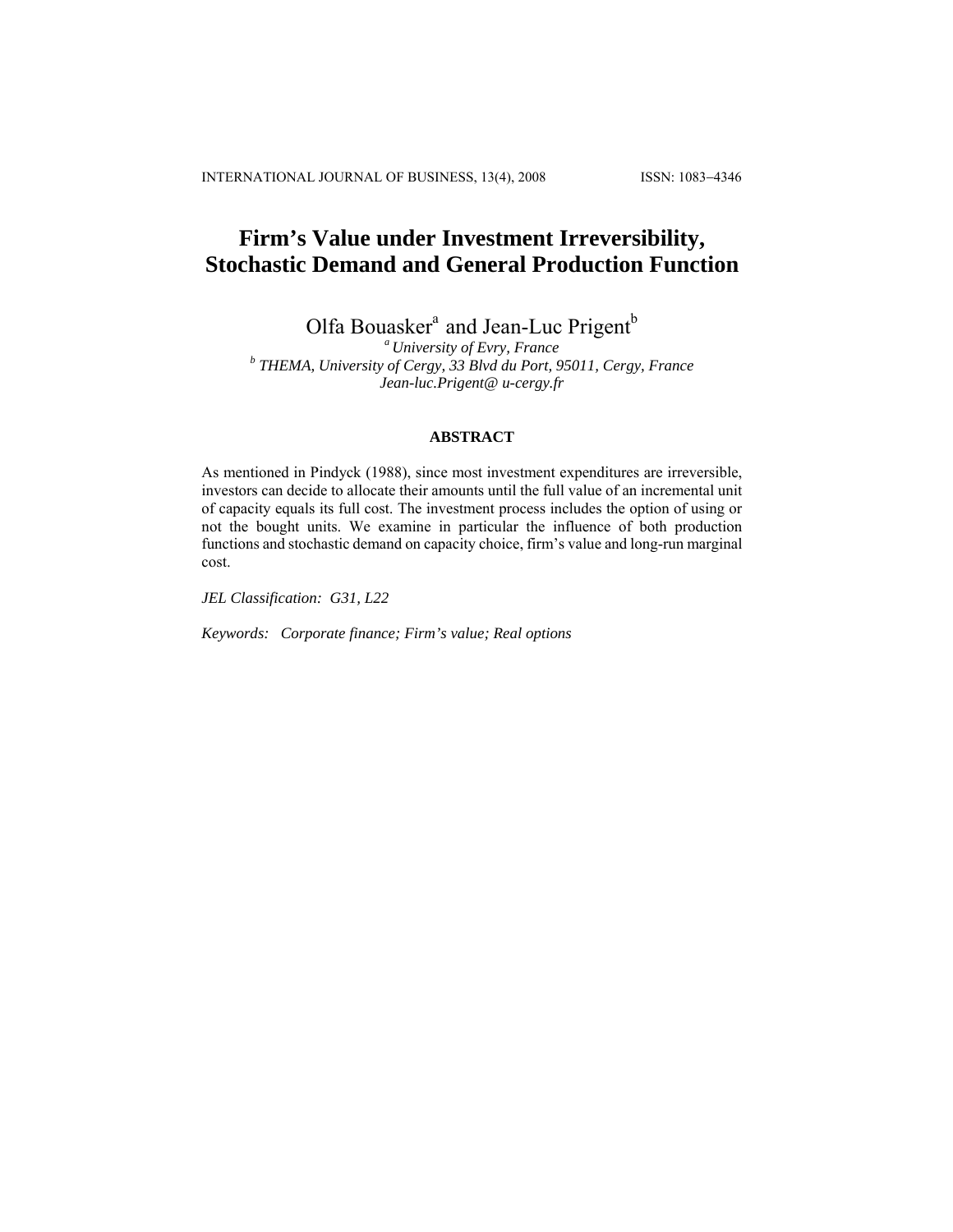## **I. INTRODUCTION**

The theory of *real options* can potentially provide fundamental analysis of investment values: research and development projects, natural-resource investments, technological innovations...Besides, real options have several characteristics in common with financial options<sup>1</sup>: in particular, they can take account of other investment opportunities such as standard financial assets. Using a substitute asset, a risk-premium can be determined.

Pindyck (1988) introduces a model to value firm or investment project, based on an incremental investment process which allows to buy capital units tick-by-tick. This kind of process is particularly interesting when investments are supposed irreversible: the amount of invested capital can be controlled according to the actual demand or market price for each unit of output. More generally, the investor can benefit at any time from available information. However, he cannot disinvest whatever the future evolution of the market. This implies that the value of the unit invested must be significantly higher than the sum of the purchase and of the production cost. In fact, the option to invest or not can be valued according to other investment opportunities<sup>2</sup>. Besides, each unit of capacity allows potentially the firm to choose to produce or not at each future time. Each of these opportunities is an option with strike equal to the production cost.

In this framework, an optimal capacity can be determined according to market price and production cost. The optimality corresponds to the equality of the present value of the expected cash flow from a marginal unit of capacity with the total cost of this unitTo determine this optimal value, first we have to evaluate each additional unit of capacity and, second, to price the option to invest in this unit. It is assumed that if demand is too low, the firm can decide not to use this invested amount.

In this paper, we propose to extend this analysis into two main directions: First, we introduce a more general process to describe the market value of the output. This allows in particular to take account of mean reverting properties which have been previously emphasized from some empirical data (see Quigg (1993, 2001) for example). We can suppose also that the market price of each unit of output can be non linearly modified by the level of the total output. Second, we consider potentially more general productions functions to describe the firm's activity. For example, for each capital input, the corresponding output may be a non linear function of this input.

This paper is organized as follows: Section II presents the general model of firm's production. We introduce precise assumptions in particular on the cost production function and a market price variation with respect to the level of output that is proposed by the firm. Section III presents the investment and firm's valuation. We show how it depends on the production function and on the dynamics of the market price (all technical proofs are available on request). Section IV illustrates numerically the previous theoretical results.

## **II. THE PRODUCTION OF THE FIRM**

According to the firm's technological possibilities, the production set is determined from production activities. As usual, the goal of the firm is the profit maximization which indicates a corresponding supply. We assume that there exists basically one kind of output<sup>3</sup>. This is the most frequently encountered production model. It is generally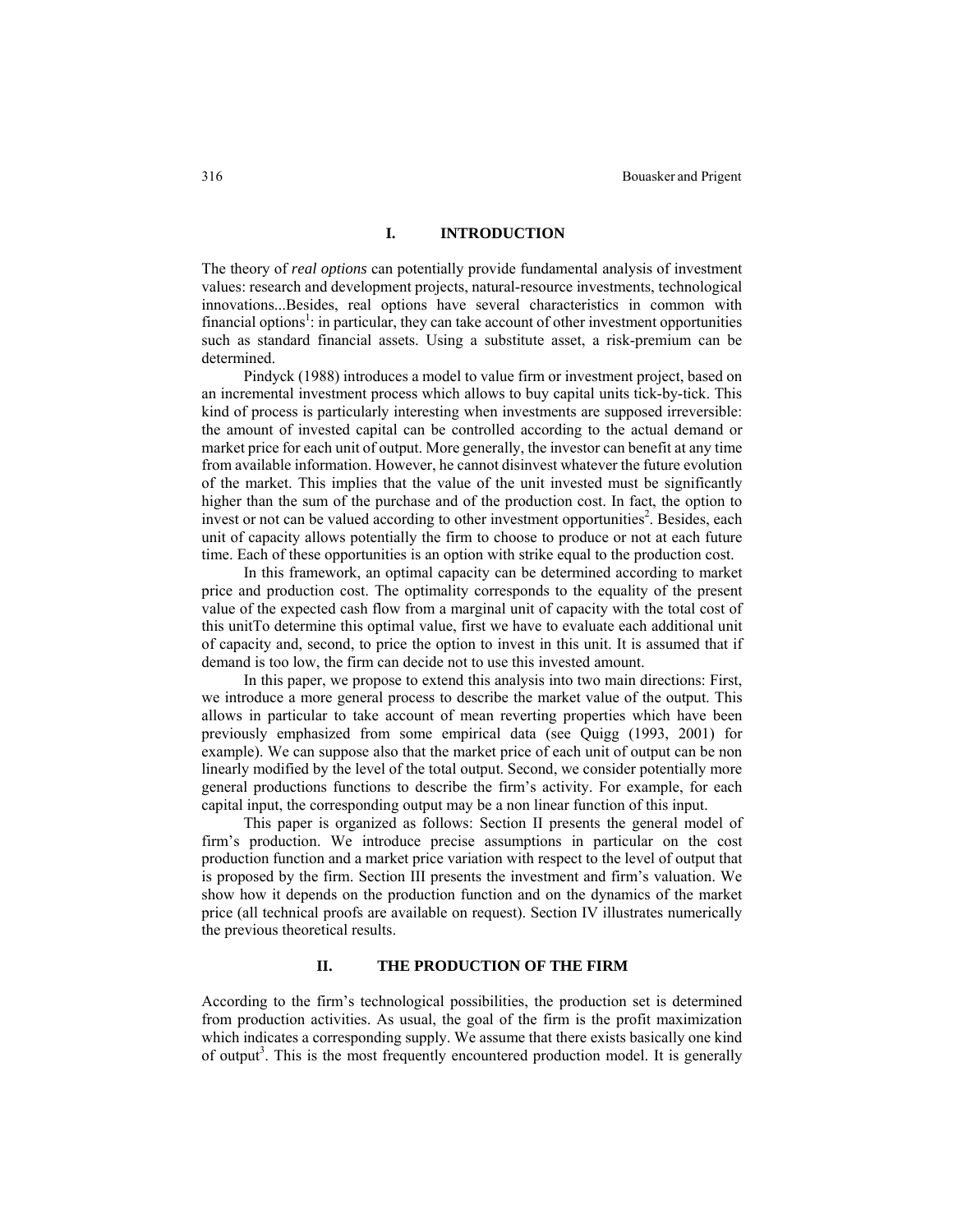described by means of a production function that gives the maximum amount of the output that can be produced using the input. Besides, we suppose also as usual that the production set is convex which is equivalent here to the concavity of the production function.

Consider a firm that faces the following cost and production constraints:

- Each unit of capital is bought at a cost  $K_t$  per unit.
- For each capital stock  $K_t$ , the corresponding output  $Q_t$  that can be produced per time period is bounded by  $Q^M(t, K_t)$  which is a concave function of the input  $K_t$ .
- The firm has an operating cost denoted by  $C_t(Q_t)$ . This cost is assumed to be an increasing function of the production level<sup>4</sup>. Since the production function is supposed to be concave, the cost function C is convex.
- We suppose that the price of the output per unit is given by:

$$
P(t, \theta_t, Q_t) = \theta_t - P(t, Q_t)
$$

where  $\theta$  is the price per unit when the firm is price-taker. It evolves  $\delta$  as follows:

$$
d\theta_t / \theta_t = \alpha(t, \theta_t) dt + \sigma(t, \theta_t) dz_{\theta, t}
$$
 (1)

where the instantaneous mean  $\alpha(\theta)$  and variance  $\sigma^2(\theta)$  are supposed to satisfy usual condition to guarantee existence and uniqueness of the solution of Equation  $(1)^6$ . The term  $dz_{\theta}$  is an increment of a standard Wiener process. Note that the mean  $\alpha(.)$  and the variance  $\sigma^2$ (.) can be estimated from statistical data.

The process  $\theta$  represents the demand shift parameter and as usual, we have  $\frac{\partial P(t, \theta, Q)}{\partial \theta} > 0$  (=1, here). We assume that the price variation P, due to the production level Q, is increasing with respect to Q. The price P is an increasing function of  $\theta$  and a decreasing function of the output<sup>7</sup>.

*Definition:* Denote by  $Oc(t, Q)$  the marginal operational cost function: Q

$$
Q \to Oc(t, Q) = P(t, Q) + Q \frac{\partial P}{\partial Q} + \frac{\partial C}{\partial Q} \tag{2}
$$

Assumption: We suppose that the function  $Oc(t, Q)$  is increasing<sup>8</sup>.

*Definition*: Let  $\theta^M(t, K_t)$  be the value of the demand  $\theta$  such that the optimal output for this demand level is the maximal output  $Q^M(t,K_t)$  for the capacity  $K_t$ .

#### **Proposition (Optimal output for a given capacity)**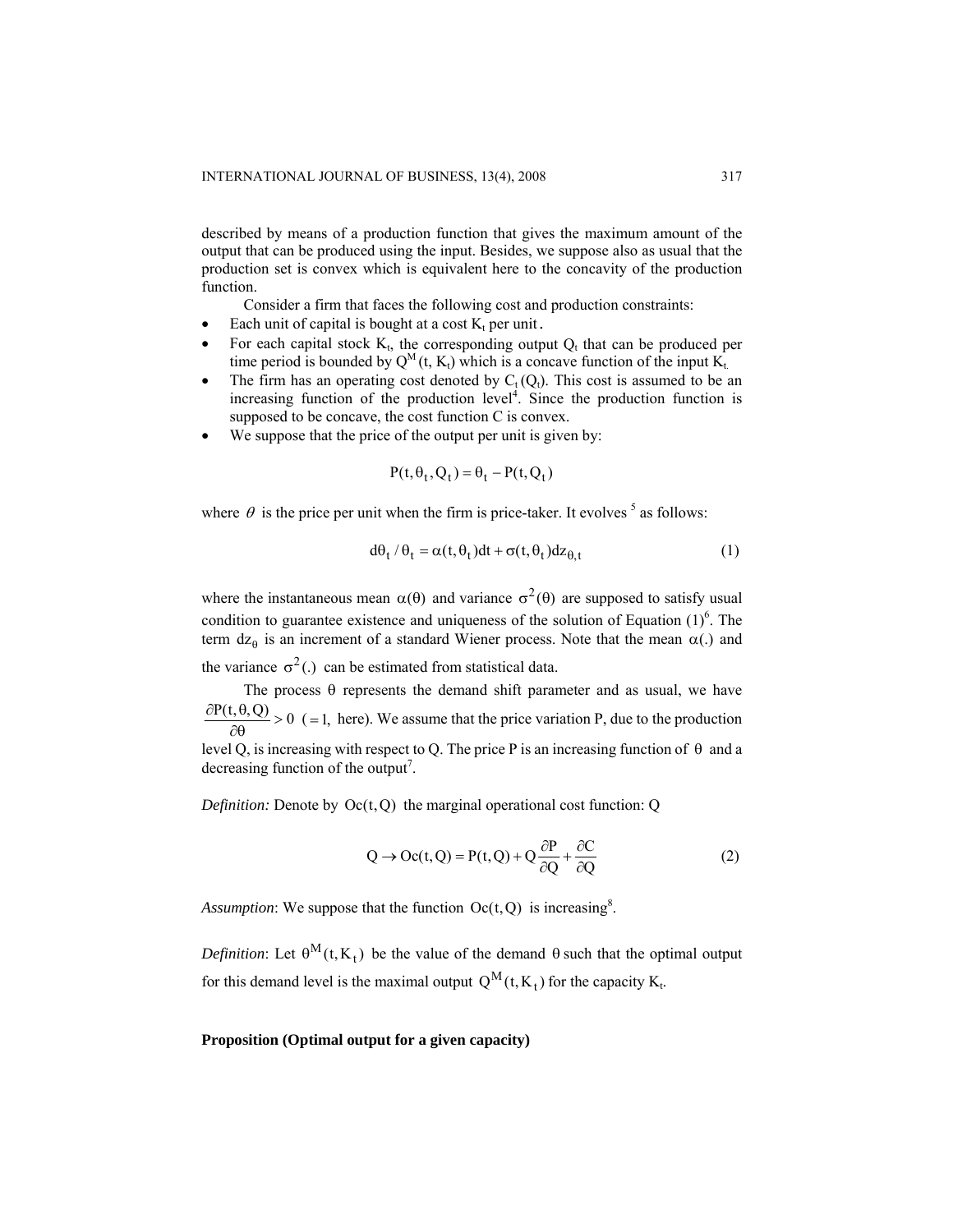318 Bouasker and Prigent

$$
\theta^M(t, K_t) = P(t, Q^M(t, M_t)) + Q^M(t, K_t) \frac{\partial P}{\partial Q}(t, Q^M(t, K_t) + \frac{\partial C}{\partial Q}(t, Q^M(t, K_t))
$$

Proof: The investor solves the following optimization problem:

$$
Max_Q[QP(t, \theta_t, Q_t) - C(t, Q_t)]
$$

The first order condition gives:

$$
\theta_{t} - \left[ P(t, Q) + Q \frac{\partial P}{\partial Q}(t, Q) + \frac{\partial C}{\partial Q}(t, Q) \right] = 0
$$
\n(3)

The value  $\theta^{M}(t, K_{t})$  is the solution of previous Equation (3) when the output Q is maximal at the capacity level K

An example: consider the following case:

- $Q^M(t, K_t) = K_t$
- $P(t, Q) = \varphi Q^p$ , where  $\varphi$  and  $p$  are positive constants and  $p > 0$ .
- $C(t, Q_t) = \psi Q^m$ , where  $\psi$  and m are positive constants and m>1.

In that case, the function  $Oc(t, Q)$  is equal to  $Oc(t, Q) = \varphi(1+p)Q^{p} + \psi mQ^{m-1}$ . Thus,  $Oc(t, Q)$  is increasing.

## **III. THE FIRM'S VALUE**

#### **A. Spanning by Existing Assets**

We assume that stochastic changes in demand are spanned by existing assets, so there is an asset or a portfolio of assets whose price is perfectly correlated with  $\theta$ . It means that the investors' opportunities are not affected by the firm's decision to invest or produce. We can apply this hypothesis to the most commodities traded on both spot and futures markets and to manufactured goods whose prices are correlated with the values of portfolios. The spanning assumption will allow us to determine the investment rule that maximizes the firm's market value.

Let x be the price of an asset or portfolio of assets perfectly correlated with  $\theta$ , and  $\rho_{\theta m}$  be the correlation of  $\theta$  with the market portfolio. Then x will be expressed by the following equation:

$$
dx = \mu x dt + \sigma x dz,
$$

where, according to the CAPM, μ is the expected return expressed by: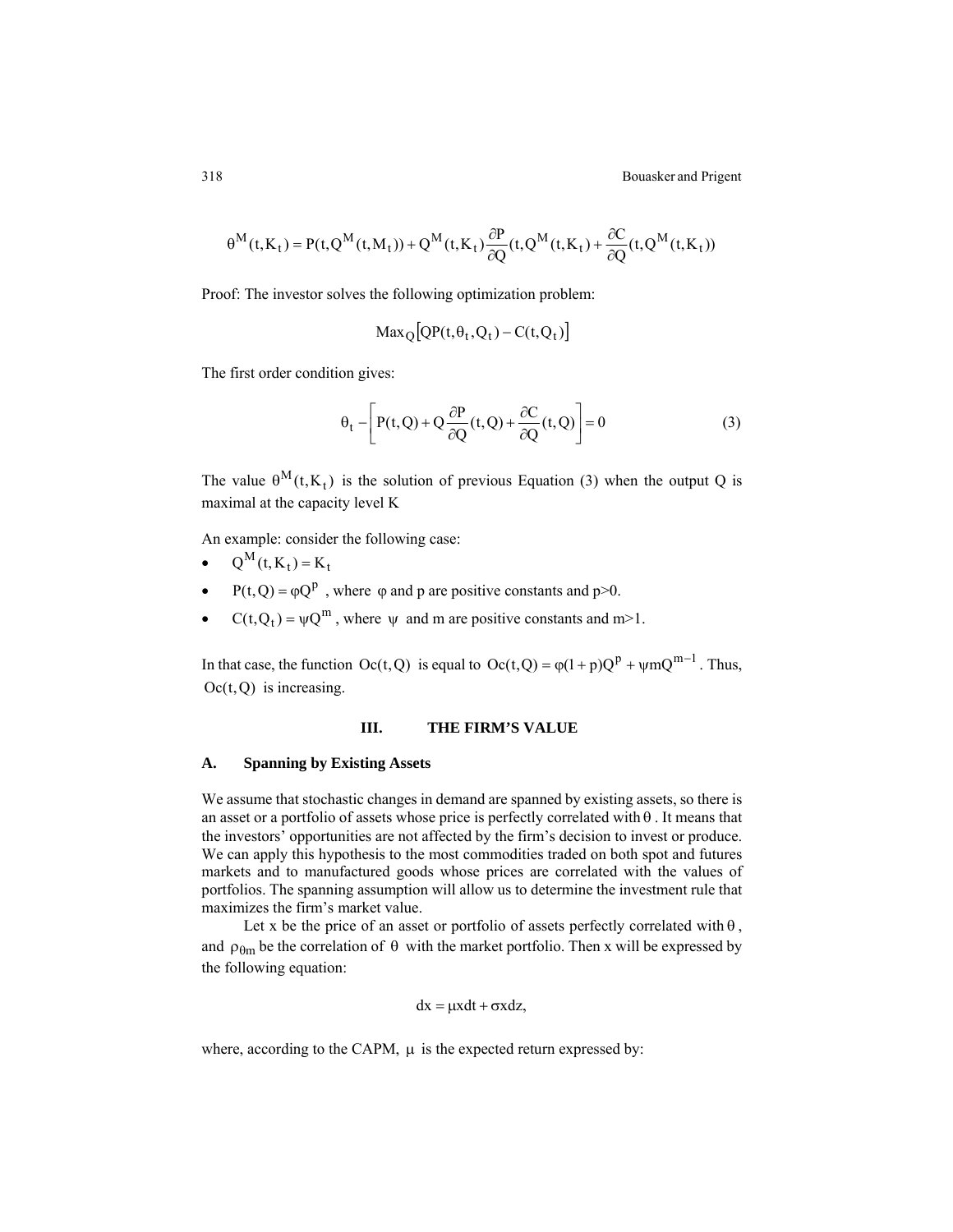$$
\mu=r+\Phi\rho_{\theta m}\sigma
$$

and  $\Phi$  is the market price of risk. In what follows, we suppose that the expected percentage rate  $\alpha$  of change of  $\theta$ , is smaller than  $\mu$  Denote the difference between  $\mu$ and  $\alpha$  by  $\delta$ , that is:  $\delta = \mu - \alpha$ 

## **B. The Investment Process**

#### **1. Optimal Incremental Investment Decisions**

Assume, as in Pindyck (1988), that the firm can invest units of capital one at a time, at a sunk cost k per unit, whenever it wishes. Let k be the amount of capital currently in place, the firm's value W will be expressed as the sum of two parts:

$$
W = V(K; \theta) + F(K; \theta), \tag{4}
$$

where  $V(K; \theta)$  is the value of the firm's capital which is the present value of the expected flow of profits that will be generated by the capital, given the current value of  $θ$  and  $F(K; θ)$  is the present value of any additional profit that might result if the firm decide to add more capital in the future.  $F(K; \theta)$  represents the value of the firm's "growth option".

Due to the fact that the firm is not committed to any investment path, we can observe that  $F(K; \theta)$  is greater than the present value of the expected flow of net profits, generated by the anticipated future investments.

From Equation (4), we can examine the firm's investment problem by noting that *units of capital are invested sequentially.* Suppose now that the units are discrete: we can number them in the order they are invested. Suppose also that units 1 to n have been invested so far. The following equation results from the previous one Equation (4), by deleting  $\theta$  and by summing the value of each invested unit and the values of the options to invest further units.

$$
W = \Delta V(0) + \Delta V(1) + ... + \Delta V(n-1) + \Delta F(n) + \Delta F(n+1) + ... \tag{5}
$$

Note that  $\Delta V(j)$  is the value of the j+1 unit of capital. It is the present value of the expected flow resulting from the incremental profits generated by unit  $j+1$ .

- The firm can use this unit of capital at every moment.
- The firm has to decide to invest or not an additional capital. The amount  $\Delta F(n)$  is the value of the option to buy one more unit  $n+1$  at any time in the future. If the firm decides to exercise this option, it pays k and will receive an asset worth  $\Delta V(n)$
- The firm also gives up  $\Delta F(n)$  because once exercised, the option is out.
- It will not be possible to disinvest (whether or not the firm later buys more capital) and now it has paid for unit n+1.
- $\Delta F(n)$  is the cost of investing in this unit,  $k + \Delta F(n)$  is the full cost of investing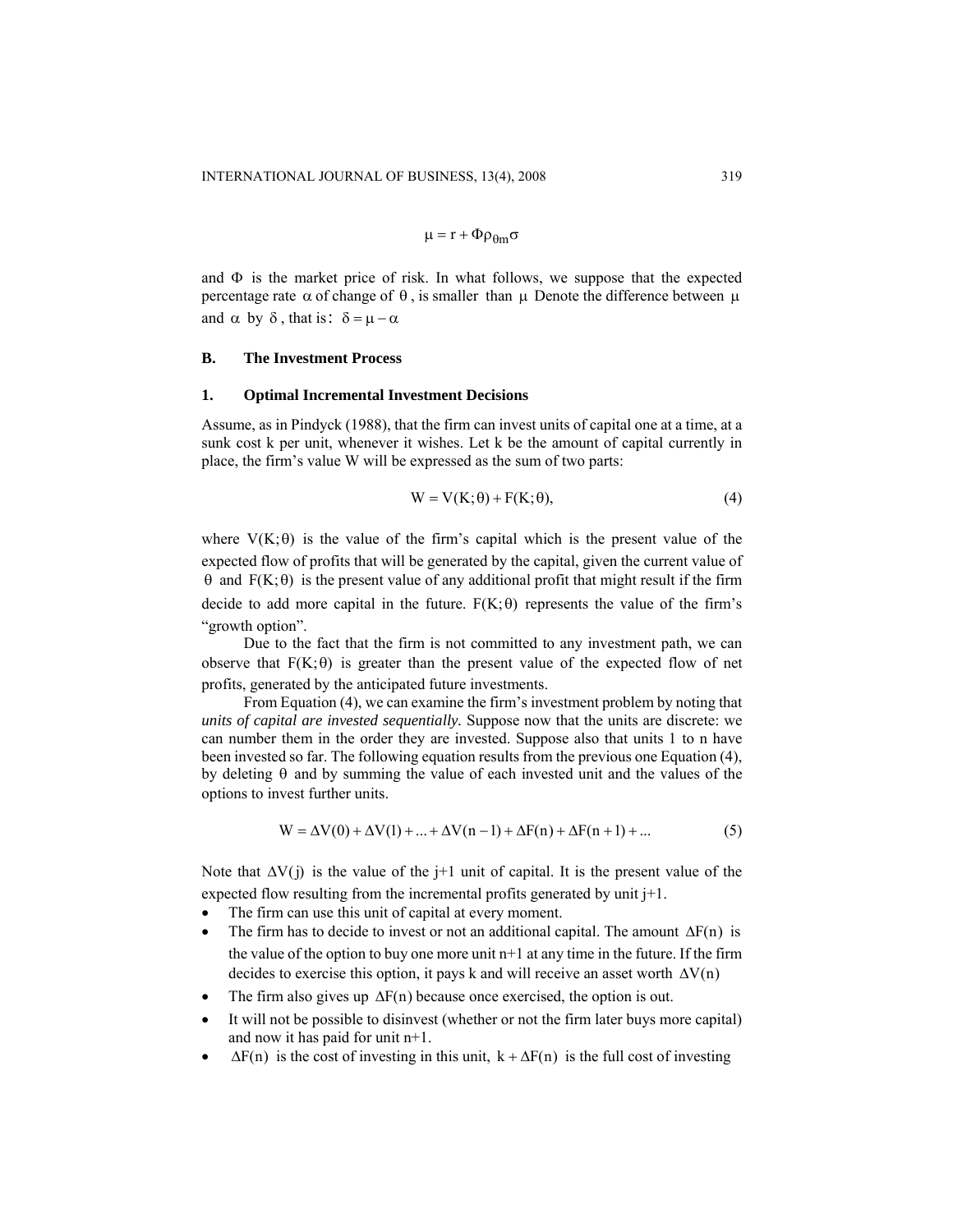and it has to be compared to the benefit  $\Delta V(n)$ 

• After buying unit  $n+1$ , the firm has to decide at what point it has to exercise its option, worth  $\Delta F(n + 1)$ , to buy unit n+2, which is worth  $\Delta V(n + 1)$  and so on.

These options must be exercised sequentially. The option to grow will be expressed as followed:

$$
F(n) = \sum_{j=n}^{\infty} \Delta F(j)
$$

If we let these incremental units become infinitesimally small, Equation (5) can be written as follows:

$$
W = \int_0^K \Delta V(v; \theta) dv + \int_K^{\infty} \Delta F(v; \theta) dv,
$$
\n(6)

where  $\Delta V = \frac{\partial V}{\partial K}$  and  $\Delta F = \frac{\partial F}{\partial K}$ 

The firm's optimal capital stock  $K^*$  maximizes the net value W- $kK^*$ . Using Equation (6), this maximization gives the following first order optimality condition that must hold if the firm is investing:

$$
\Delta V(K^*;\theta) = k + \Delta F(K^*;\theta)
$$
\n(7)

## **2. Value of a Marginal Unit of Capacity**

Definition (Stochastic profit) The stochastic profit per unit  $\Delta \pi_t$  is given by:

$$
\Delta \pi_t(\mathbf{K}_t) = \mathbf{Max}\Big[0, (\theta_t - \theta^{\mathbf{M}}(t, \mathbf{K}_t))\Big]
$$

Thus, the marginal value per unit  $\Delta V(K)$  satisfies:

$$
\Delta V(K) = \int_0^\infty \int_0^\infty \Delta \pi_t(\theta, K) f(\theta, t) d\theta e^{-\mu t} dt,
$$
\n(8)

where  $f(\theta, t)$  is the density at time t and  $\mu$  is the risk-neutral discounted rate.

Brennan and Schwartz (1985), Mc Donald and Siegel (1985) had studied the valuation of a factory that can be temporarily shut down. Note that from Equation (8), the present value of an incremental profit at future time t is the value of a European call option, with expiration date t and exercise price  $\theta^M(t, K_t)$ , on a stock whose price is  $\theta$ , paying a proportional dividend δ . When we sum up the values of these call options for every future t, we obtain  $\Delta V(K)$ . However, as mentioned in Pindyck (1988)), this does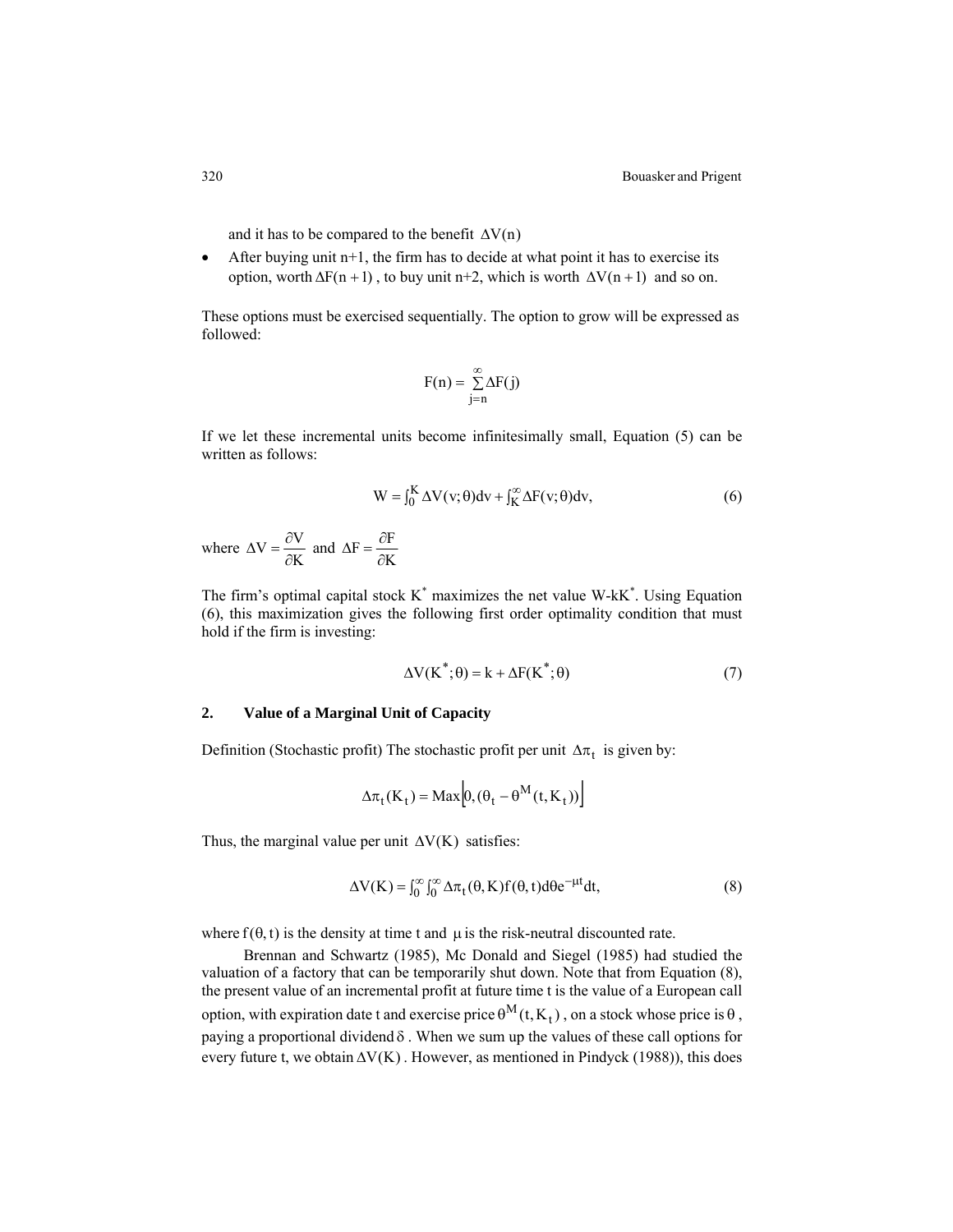not provide a closed form solution.

Thus, using a similar approach as in Brennan and Schwartz (1985), we search for the value of a firm that produces one unit of output per period with operating cost  $\text{Oc}(t, M(t, K_t))$  which is sold at a given price  $\theta_t$  Note that, as in Pindyck (1988), we assume that the firm can be shut down costlessly during a time period as soon as  $\theta_t$  is smaller than the operating cost.

We determine the present value of the expected flow of profits from an incremental unit of capacity for a given capacity K

Recall the Pindyck's solution for the geometric Brownian motion case:

If 
$$
\theta \le \theta^M(t, K_t)
$$
:  
\n
$$
\Delta V_t(K_t) = b_1 \theta^{a_1}
$$
\nIf  $\theta \ge \theta^M(t, K_t)$ :  
\n
$$
\Delta V_t(K_t) = b_2 \theta^{a_2} + \frac{\theta}{\delta} - \frac{\left|\theta^M(t, K_t)\right|}{r},
$$
\n(9)

where

$$
a_1 = -\left(\frac{r - \delta - \frac{a^2}{2}}{\sigma^2}\right) + \frac{1}{\sigma^2} \left[ (r - \delta - \frac{\sigma^2}{2})^2 + 2r\sigma^2 \right]^{\frac{1}{2}} > 1,
$$
  

$$
a_2 = -\left(\frac{r - \delta - \frac{a^2}{2}}{\sigma^2}\right) + \frac{1}{\sigma^2} \left[ (r - \delta - \frac{\sigma^2}{2})^2 + 2r\sigma^2 \right]^{\frac{1}{2}} < 0,
$$

and

$$
b_1 = \frac{r - a_2(r - \delta)}{r \delta(a_1 - a_2)} \left[ \theta^M(t, K_t) \right]^{-a_1} > 0,
$$
  

$$
b_2 = \frac{r - a_1(r - \delta)}{r \delta(a_1 - a_2)} \left[ \theta^M(t, K_t) \right]^{-a_2} > 0.
$$

$$
b_2 = \frac{r - a_1(r - \delta)}{r \delta(a_1 - a_2)} \left[ \theta^M(t, K_t) \right]^{1 - a_2} > 0,
$$

The assumption that the process  $\theta$  follows a geometric Brownian motion means that  $\theta$ has a determinist trend but for a long horizon, θ may have values very far from this prediction. On the contrary, if past observations of prices of the output (or similar products) allow to induce a long-term value with a good prediction, then we must rather introduce mean-reverting-process to model the θ dynamics.

In what follows, we provide the solution when  $(\theta)_t$  is a mean-reverting process:

$$
d\theta_t = (\mathbf{a} - \mathbf{b}\theta_t)dt + c(t, \theta_t)dz_{\theta t},
$$

where  $\hat{a}$  and  $\hat{b}$  are two positive constants and the function  $c(t, \theta)$  is either a constant c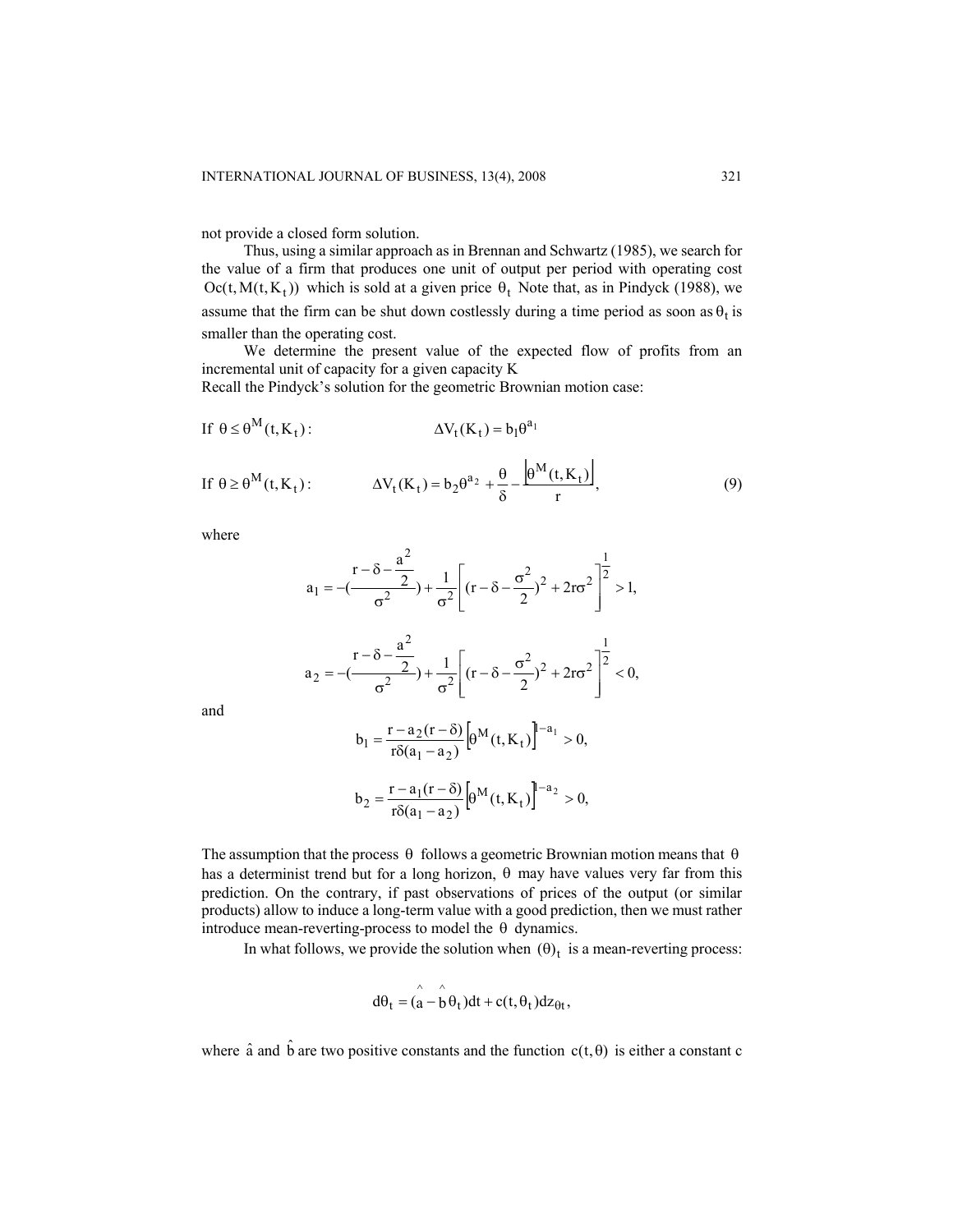(case of an Ornstein-Uhlenbeck process) or a square root:  $c(\theta) = \sqrt{\theta}$  (case of a CIR type process).

## **Proposition (Value of the Expected Flow of Profits with Mean-Reverting Price)**

## **(a) The Case of an Ornstein-Uhlenbeck Process (OU)**

Introduce the function

$$
i(\theta) = \sqrt{-\stackrel{\sim}{a} - 2\stackrel{\sim}{a}\stackrel{\sim}{b}\theta - \stackrel{\sim}{b}\theta^2 + 4\stackrel{\sim}{c}}
$$

where  $\tilde{a} = -2 \frac{a}{c^2}$ c  $\widetilde{a} = -2\frac{a}{c^2}$ ,  $\widetilde{b} = 2\frac{r-2}{c^2}$ c  $\widetilde{b} = 2 \frac{r-b}{c^2}$ ,  $\widetilde{c} = -2 \frac{r}{c^2}$ c  $\widetilde{c} = -2 \frac{r}{2}$ .

Define the functions  $f_{1,0}(\theta)$  and  $f_{2,0}(\theta)$ :

$$
f_{1,}(\theta) = \exp\left[\frac{1}{2}\left(\left(\tilde{a} + \tilde{b}\theta\right)(-\theta) + 2Log\left[Cos\left[\frac{1}{2}i(\theta)(-\theta)\right]\right]\right)\right],
$$

$$
f_{2,0}(\theta) = 2f_{1,0}(\theta)\left[\frac{Sin[i(\theta)\theta/2]}{i(\theta)}\right],
$$

For the OU case, the general solution  $\Delta V(\theta)$  is given by:

If 
$$
\theta_t \leq \theta_t^M
$$
:  

$$
\Delta V(\theta) = \alpha_1 f_{1,0}(\theta) + \alpha_2 f_{2,0}(\theta),
$$

where  $\alpha_1$  and  $\alpha_2$  are constant parameters.

If 
$$
\theta_t > \theta_t^M
$$
: 
$$
\Delta V(\theta) = \beta_1 f_{1,0}(\theta) + \beta_2 f_{2,0}(\theta) + \left(\frac{a/b + \theta^M}{r}\right) + \left(\frac{1}{b}\right)\theta,
$$

where  $\beta_1$  and  $\beta_1$  are constant parameters.

## **(b) The Case of a Cox-Ingersoll-Ross Process (CIR)**

Denote by  $\Phi$  the Hypergeometric1F1 function. Define the functions  $f_{1,c}(\theta)$  and  $f_{2,0}(\theta)$ :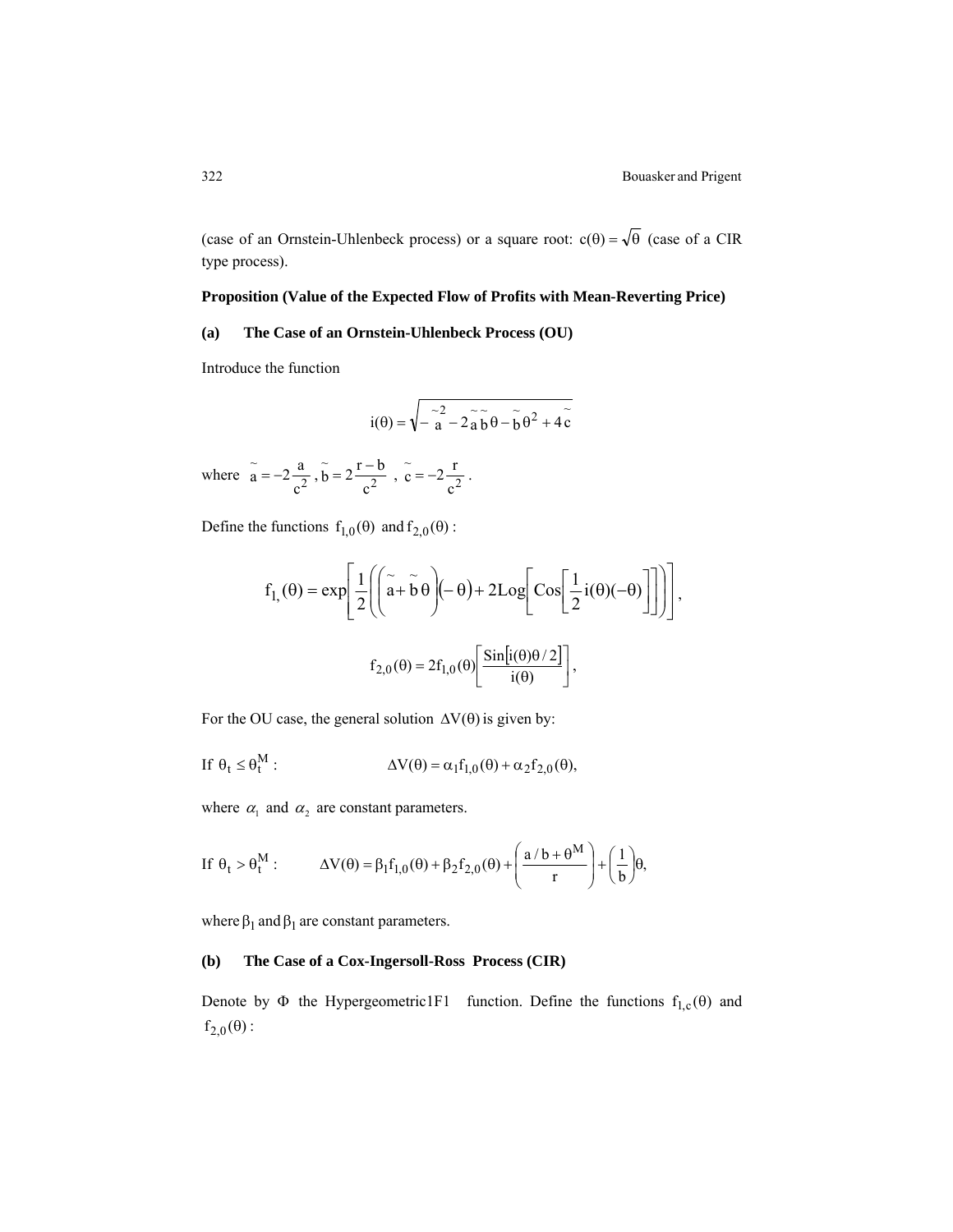$$
f_{1,c}(\theta) = \Phi \left[ -\frac{r}{r-b}, -2a, -2(r-b)\theta \right] + \Phi [1 + 2a - r/(r-b), -2(a-1)b, -2(r-b)\theta]
$$
  

$$
f_{2,c}(\theta) = f_{1,c}^2(\theta) \exp [2(a - (r-b)\theta) \ln[\theta]]
$$

For the CIR case, we deduce that the general solution  $\Delta V(\theta)$  is given by:

$$
\text{If } \theta_t \leq \theta_t^M: \qquad \Delta V(\theta) = y_1 f_{1,c}(\theta) + y_2 f_{1,c}^2(\theta) \exp[2(a - (r - b)\theta) \ln[\theta]],
$$

where  $\gamma_1$  and  $\gamma_2$  are constant parameters.

 $If$ 

$$
\theta_t > \theta_t^M:
$$
  
\n
$$
\Delta V(\theta) = \delta_1 f_{1,c}(\theta) + \delta_2 f_{1,c}^2(\theta) \exp[2(a - (r - b)\theta) \text{ln}[\theta]] + \left(\frac{a/b - \theta^M}{r}\right) + \left(\frac{1}{b}\right)\theta,
$$

where  $\delta_1$  and  $\delta_2$  are constant parameters.

Examine the solution  $\Delta V_t(K_t)$ :

- When  $\theta < \theta^M(t, K_t)$ , the unit of capacity is not invested since it cannot be used to produce. Then  $\Delta V_t(K_t)$  represents the value of the firm's option to utilize the unit in the future, should  $\theta$  increase.
- When  $\theta \ge \theta^M(t, K_t)$ , the unit is invested. If irrespective of changes in  $\theta$ , the firm had no choice but to continue utilizing the unit throughout the future, the present value of the expected flow of profits would be given by  $\frac{\theta}{2} - \frac{\theta^{M}(t, K_t)}{\theta}$ r  $\frac{\theta}{\delta} - \frac{\left[\theta^M(t, K_t)\right]}{r}$  However,

if  $\theta$  falls, the firm can reduce output and not make use of this unit of capacity.

- Keeping K constant, we note that  $\Delta V(\theta)$  looks like the value of a call option. In fact it is the sum of an infinite number of European call options. Therefore, as a Call option,  $\Delta V$  increases with the volatility  $\sigma$  (for the Geometric Brownian motion case, see Pindyck (1988)). For  $\sigma > 0$ ,  $\Delta V_{\sigma}(K) > \Delta_{\sigma=0}(K)$  because the firm has not to use its capacity. When  $\theta \to \infty$ ,  $\Delta V(K) \to \Delta V_{\sigma=0}(K)$ , For  $\theta$  very large relative to K , this unit of capacity will almost be continuously used over a long period of time.
- Examine now the evolution of  $ΔV(K)$  (keeping θ constant): due to the stochastic evolution of the demand, a marginal unit of capacity has some positive value independently of the size of the existing capital stock. The greater is  $\sigma$ , the more slowly  $\Delta V(K)$  decreases with K. Also, the smaller is K, the more likely it is that the marginal unit will be utilized, and so the smaller is  $\Delta V(K) - \Delta V_{\sigma=0}(K)$  When K=0,  $\Delta V(0) = \Delta V_{\sigma=0}(K)$ ; with C<sub>1</sub>=0, the first marginal unit will always be used.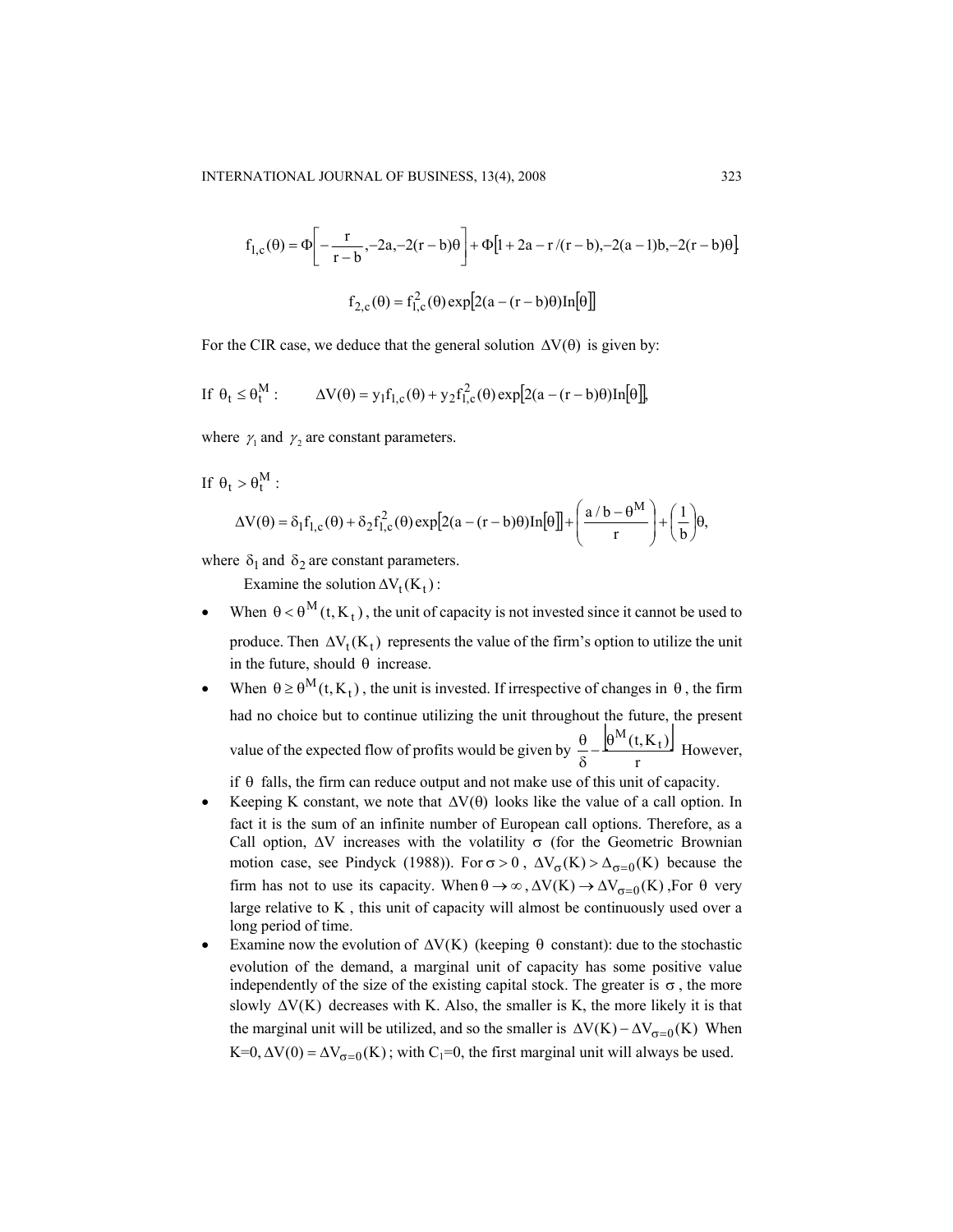To illustrate the properties, consider the following case:

- $Q^M(t, K_t) = vK_t^q$  where v and q are positive constants.
- $P(t, Q) = \varphi Q^{p}$  where  $\varphi$  and p are positive constants.
- $C(t, Q_t) = \psi Q^m$  where  $\psi$  and m are positive constants and m>1.

In that case, we have  $\theta^M(t, K_t) = \varphi(1+p)v^pK_t^{qp} + \psi m v^{(m-1)}K_t^{q(m-1)}$ . For  $\varphi = 1/20$ ,  $\psi = 1/20$ ,  $u = 1$ ,  $p = 1/2$ ,  $q = 1$ ,  $m = 3$ , the function  $\theta^{M}(t, K_{t})$  has the following graphic, according to parameters values :

Case  $m = 1.5$ :



Value of  $\theta$  for a complete use of the capacity (concave)

Case  $m = 3$ :



Value of  $\theta$  for a complete use of the capacity (convex)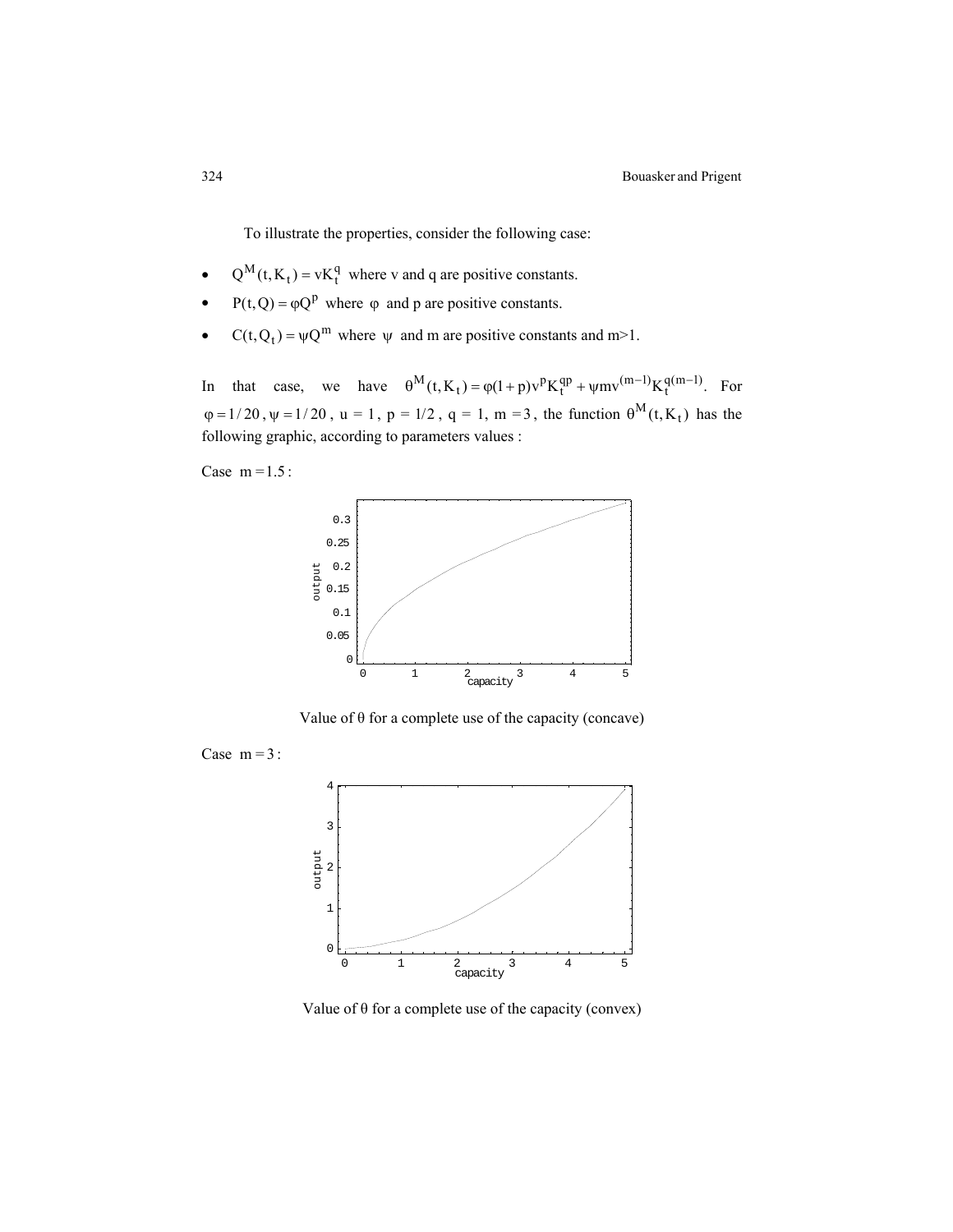We examine now the optimal capacity  $\Delta V(K^*)$  as function  $\theta$  for different production functions (*Geometric Brownian motion case):* Parameter values: K=2.6 (then  $\theta^M(K) = 1$ ), y=0, c<sub>1</sub>=0, c<sub>2</sub>=1,  $\delta = 0.05$ ,  $\sigma = 0.2$ ,  $r = 0.05$ . Thus, we have:  $a_1=2.15831, a_2=1.15831, b_1=6.03023, b_2=6.03023.$ 





Case  $m=3$ : (the more convex the cost function, the "more" linear the marginal value of capital)



 $\Delta V$  as a function θ of for K with  $\theta^{M}(K) = 1$  (quasi linear)

## **Proposition (Value of the Expected Flow of Profits)**

We determine the present value of the expected flow of profits from an incremental unit of capacity for a given capacity K. Recall the Pindyck's solution for the geometric Brownian motion case: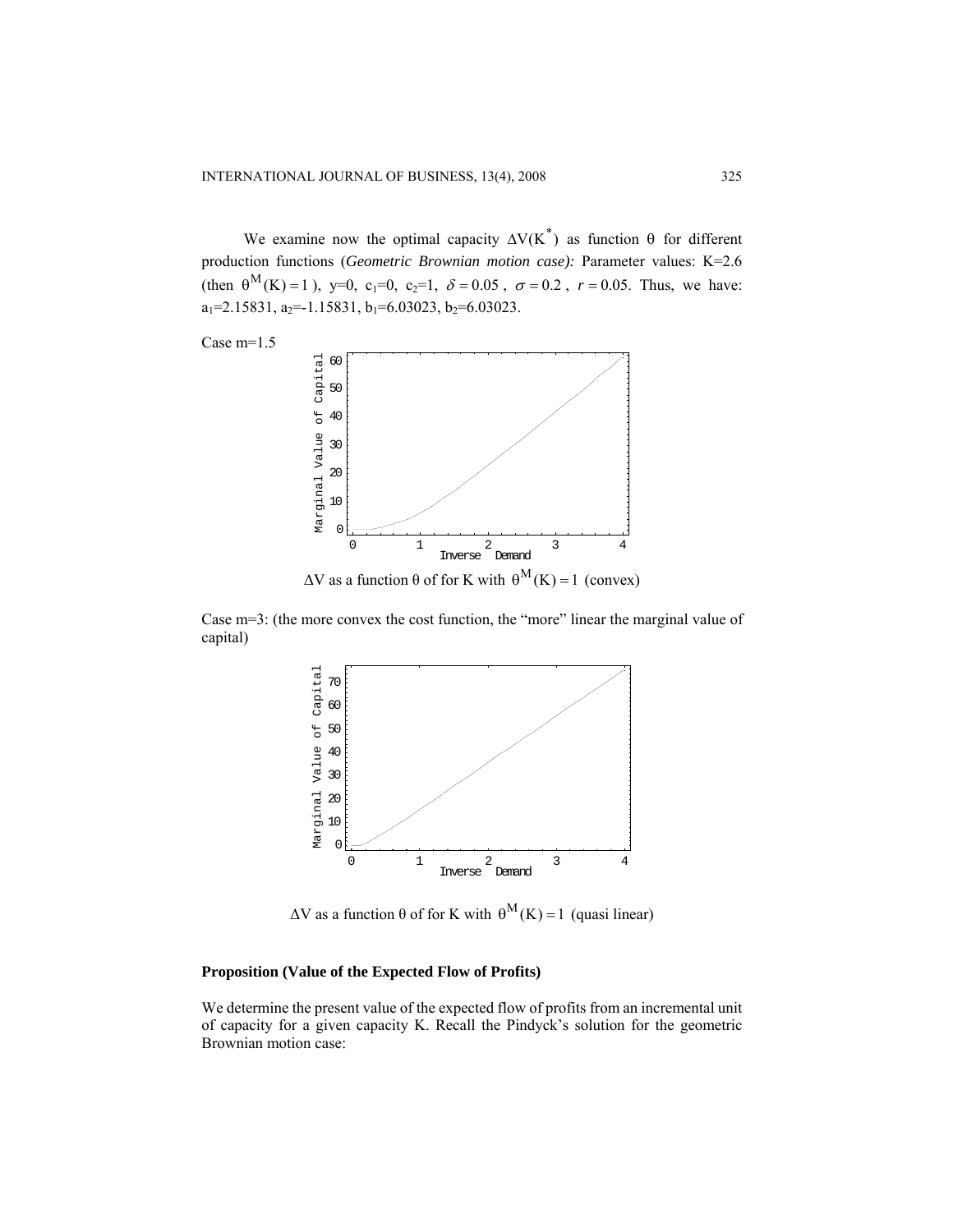$$
\text{If } \theta \le \theta^*(t, K_t): \qquad \Delta F_t(K_t) = a\theta^{a1},
$$

If 
$$
\theta \ge \theta^*(t, K_t)
$$
:  $\Delta F_t(K_t) = \frac{a_2 b_2}{a_1} \theta^{a_2} + \frac{1}{\delta a_1} \theta$  (10)

Denote  $a = \frac{a_1 b_2}{a_1} (\theta^*)^{(a_2 - a_1)} + \frac{1}{\delta a_1} (\theta^*)^{(1 - a_1)} > 0,$  $a = \frac{a_1 b_2}{\theta} (\theta^*)^{(a_2 - a_1)} + \frac{1}{2} (\theta^*)^{(1 - a_1)}$ 1 \*  $(a_2 - a_1)$ 1  $=\frac{a_1b_2}{a_1}(\theta^*)^{(a_2-a_1)}+\frac{1}{\delta a_1}(\theta^*)^{(1-a_1)}>0$ ,  $a_1, a_2$  and  $b_2$  are given in Equation

(10). The value  $\theta^*(K)$  is the critical value of  $\theta$  at or above which it is optimal to purchase the marginal unit of capacity, that is, the firm should purchase the unit if  $\theta \ge \theta^*(K)$  Thus, the critical value of  $\theta^*(K)$  is given by:

$$
\frac{b_2(a_1 - a_2)}{a_1} \theta^*)^{a_2} + \frac{(a_1 - 1)}{\delta a_1} \theta^* - \frac{\theta^M(t, K_t)}{r} - k = 0
$$
 (11)

## **(a) The Solution for the Ornstein Uhlenbeck Case is Given by:**

If  $\theta_t \leq \theta_{\text{OU}}^*(K)$ : the value of  $\Delta F(\theta)$  is equal to

$$
\Delta V(\theta) = \alpha_{1,F} f_{1,0}(\theta) + \alpha_{2,F} f_{2,0}(\theta) ,
$$

where  $\alpha_{1,F}$  and  $\alpha_{2,F}$  are constant parameters.

If  $\theta_t > \theta_{\text{OU}}^*(K)$ : the value of  $\Delta F(\theta)$  is given by

$$
\Delta F(\theta) = \Delta V(\theta) - k
$$

## **(b) The Solution for the Cox-Ingersoll-Ross Case is Given by:**

If  $\theta_t \leq \theta_{CIR}^*(K)$ : the value of  $\Delta F(\theta)$  is given by

$$
\Delta V(\theta) = y_{1,F}f_{1,c}(\theta) + y_{2,F}f_{1,c}^{2}(\theta) \exp[2(a - (r - b)\theta) \text{In}[\theta]]
$$

where  $y_{1,F}$  and  $y_{2,F}$  are constant parameters.

If  $\theta_t > \theta_{CIR}^*(K)$ : the value of  $\Delta F(\theta)$  is given by  $\Delta F(\theta) = \Delta V(\theta) - k$ .

Note that all previous equations  $\Delta F(\theta) = \Delta V(\theta) - k$  can be solved numerically for  $\theta^*$ .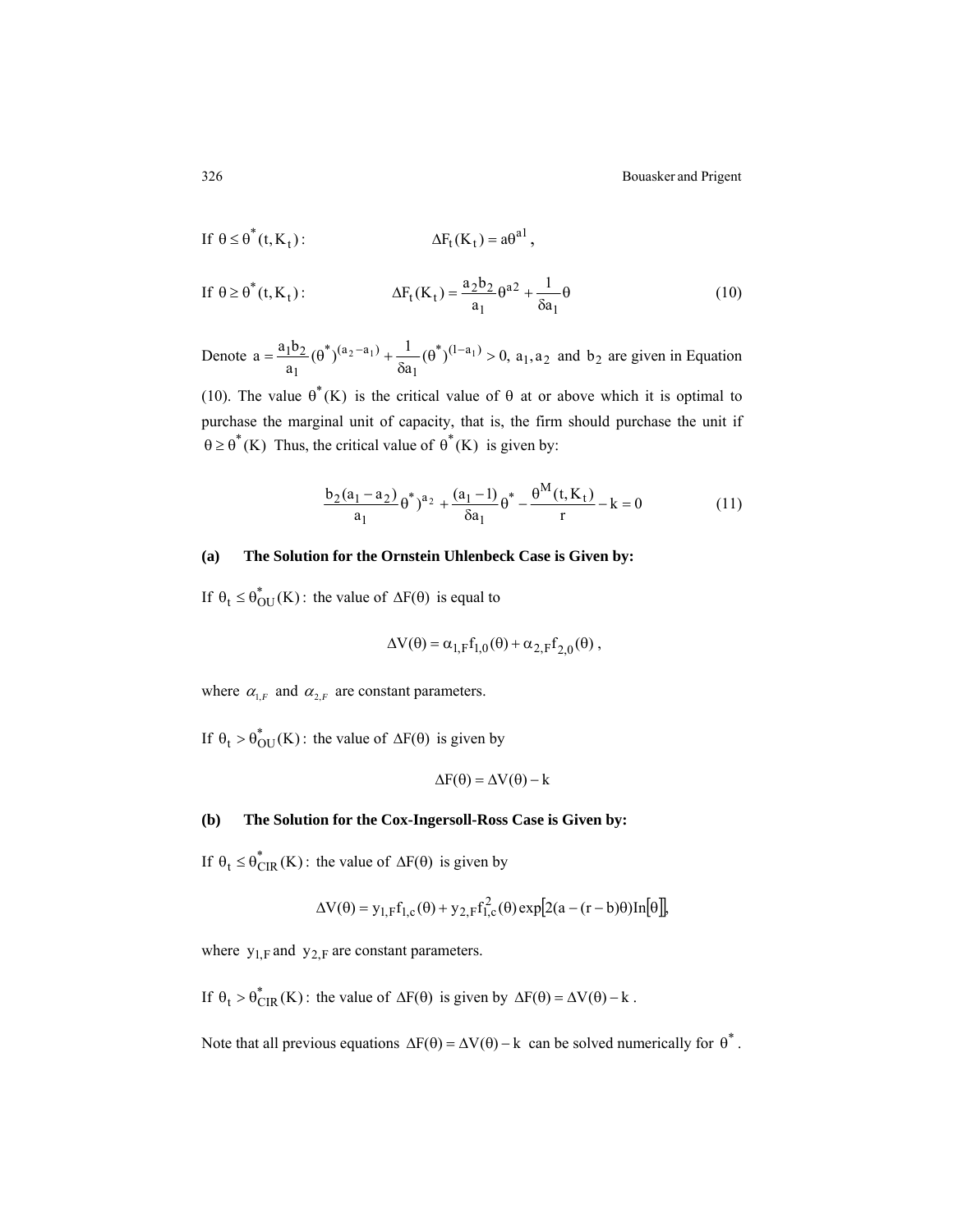# **3. The Firm's Optimal Capacity**

The capacity value  $K^*(\theta)$  maximizes the firm's market value, net of cash outlays for the purchase of capital. Recall that the firm's net value as a function of its capacity K is given by  $W(K)$ .

The net value W of the firm as function of its capacity K is given by:

$$
W(K) = \int_0^K \Delta V(v; \theta) dv + \int_K^\infty \Delta F(V; \theta) dv - kK.
$$

Denote by  $K^*$  the optimal value. Differentiating with respect to K shows that this is maximized when  $K^*$  is such that:

$$
\Delta V(K^*) = \Delta F(K^*) + k. \tag{12}
$$

We have to solve Equation (12). Except for special parameters values, this equation has no explicit solution. However, standard numerical methods allow to get the solution.

In all cases, the optimal capacity  $K^*$  is an increasing function of the inverse demand  $\theta$ . In what follows, we illustrate how it depends on the cost production function.

Geometric Brownian motion case:

Case m=1.5



Optimal capacity as function of θ (convex)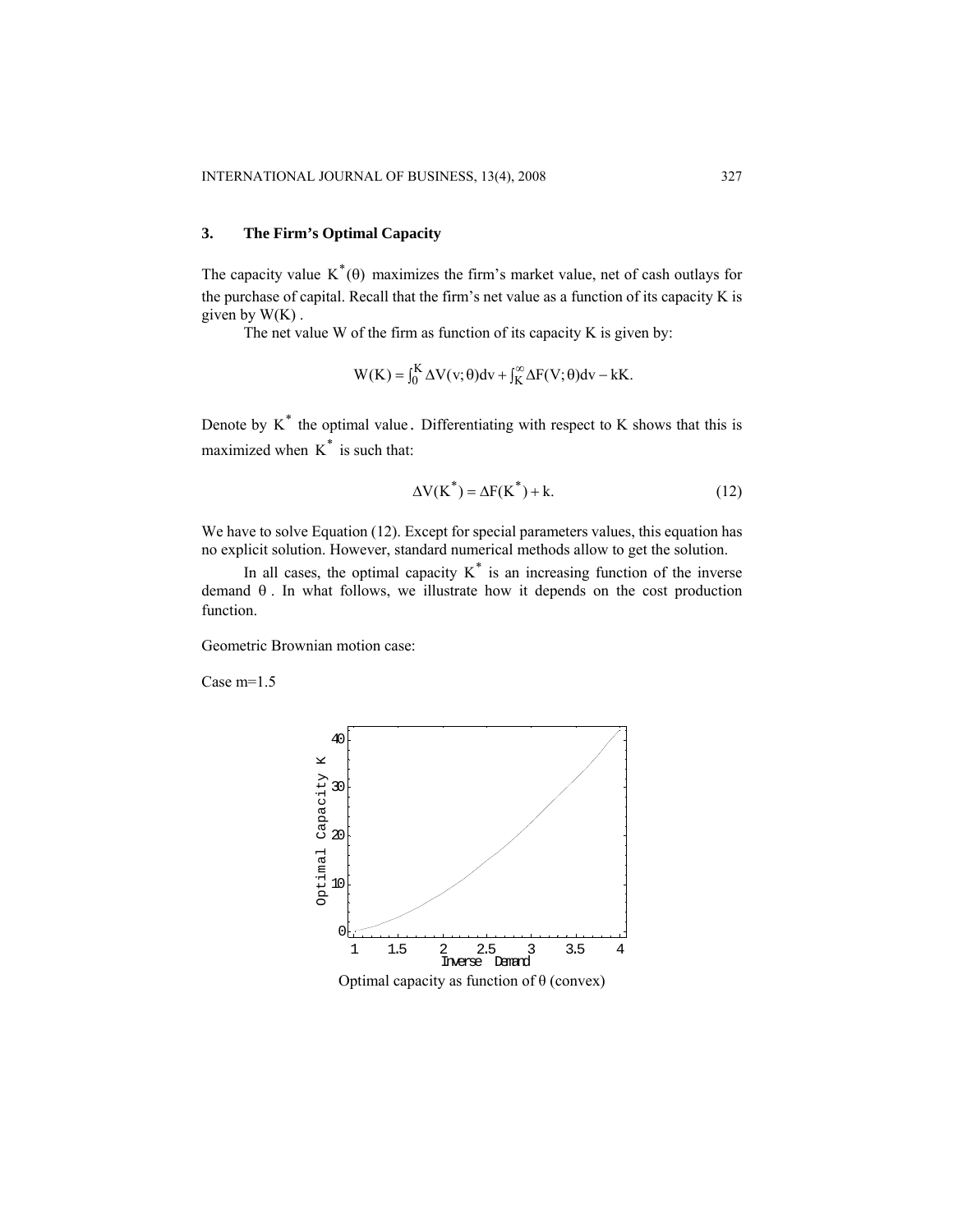

Case m=3. The optimal capacity is a concave function of  $\theta$  as soon as the cost function is "sufficiently" convex.

Optimal capacity as function of θ (concave)

### **IV. SUMMARY**

The options to develop real assets such as goods or services cannot be valued such as usual financial assets. This is based on the fact that the investment process may require to improve information about for example the possible aggregate demand, the characteristics of customers, the potential rivals. In this framework, Pindyck (1988) proposes a model based on an incremental investment process. We analyze a more general model taking account of other possible dynamics of real assets and production functions which allows us to analyze main of the industries. Such results can allow to better measure the performance and risk of firm's investment. Thus, a more accurate value of firms can be deduced.

## **ENDNOTES**

- 1. We refer for example to Dixit and Pyndick (1994), Trigeorgis (1996) or Schwartz and Trigeorgis (2001) for general properties about real option analysis. Other references are for example Brennan and Schwartz (1985) for valuation of natural resources investments, Paddock and al. (1988) for the case of offshore petroleum leases, McDonald and Siegel (1986) for the value of time to invest.
- 2. As mentioned in Pyndick (1988), such property has been previously examined in McDonald and Siegel (1986): they prove that the value of such option can be large and must be taken into account in order to get a good estimation of real projects. Brennan and Schwartz (1985), Majd and Pindyck (1987), and others prove also that the levels of uncertainty are crucial to give a correct evaluation.
- 3. Of course, it is possible to introduce several kinds of outputs (see for example, Gale (1960), McFadden (1957), Champsaur and Milleron (1983)).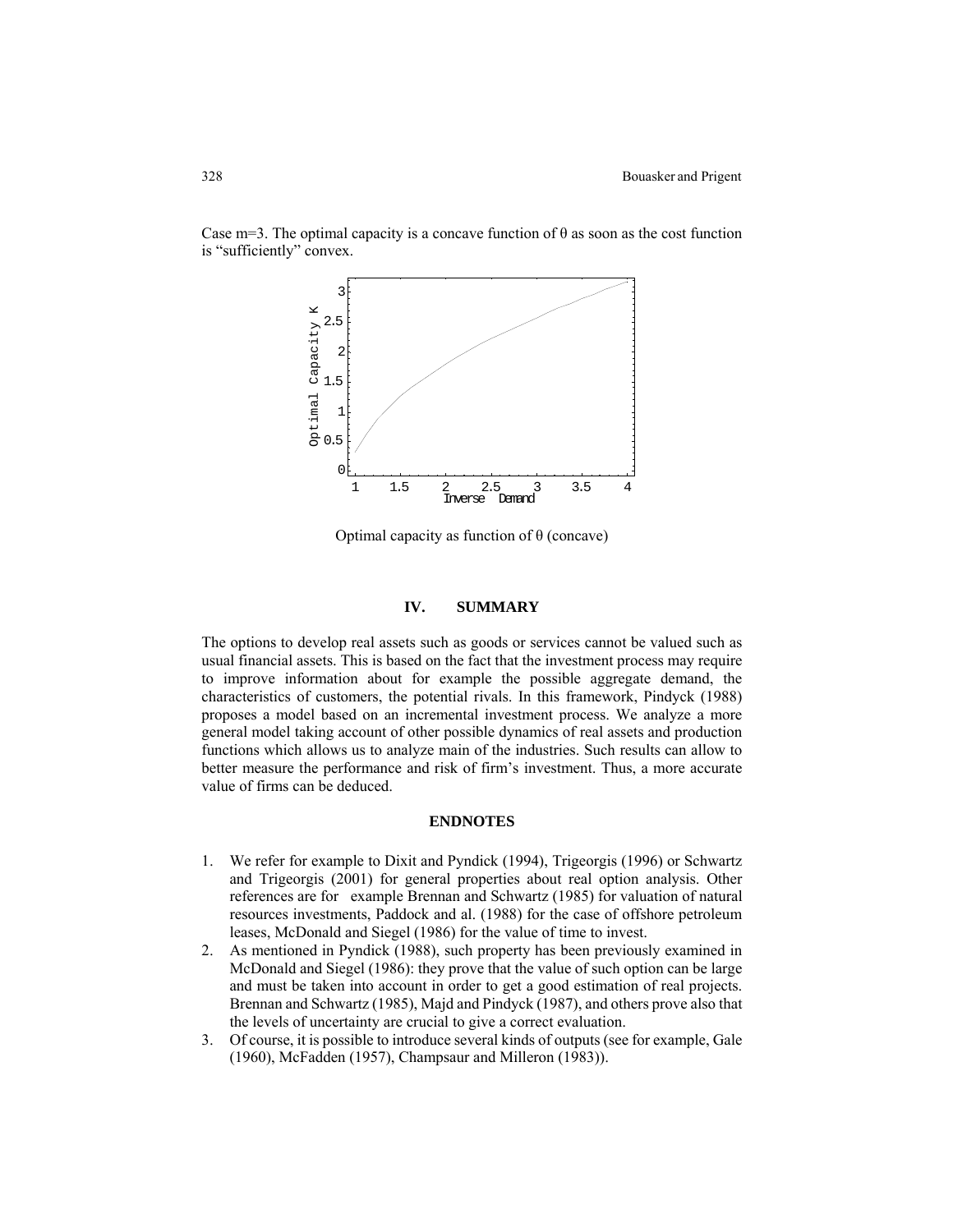- 4. In Pindyck (1988), this cost function is quadratic:  $C(Q) = c_1 + 1/2$ ,  $c_2 Q^2$ .
- 5. In Pindyck (1988), the factor  $\theta$  is supposed to be a geometric Brownian motion. Our generalization allows for example to model mean-reverting effects.
- 6. See for example Jacod and Shiryaev (1997) for such standard conditions. Note that, under these assumptions, the process  $\theta$  is a Markov process.
- 7. In Pindyck (1988), the price of output per unit is:  $P(t, \theta_t, Q_t) = \theta_t yQ_t$
- 8. For example, this hypothesis is satisfied as soon as both compensation price P and cost function C are convex.
- 9. As usual, we consider a portfolio which is long the value we have to calculate as function of the underlying "asset" and short "Delta" of this underlying "asset".
- 10. See Appendix of Pindyck (1988) when the process θ follows a Geometric Brownian motion.
- 11. We assume that the function  $\mu$  has the same form as  $\alpha$ , with  $\mu > \alpha$  Thus, there exists two constant positive parameters a and b such that  $\delta(\theta) = a/\theta + b$ .

#### **REFERENCES**

- Brennan, M. and Schwartz, E., 1982, "Regulation and Corporate Investment Analysis", *Journal of Finance*, 58, 289-300.
- Brennan, M. and Schwartz, E., 1985, "Evaluating Natural Resource Investments under Uncertainty", *Journal of Business*, 58, 135-157.
- Capozza, D. and Sick, G., 1991, "Pricing Risky Land: The Option to Develop", working paper, Graduate School of Business Administration, University of Michigan.
- Clarke, H. and Reed, W., 1988, "A Stochastic Analysis of Land Development Timing and Property Valuation", *Regional Science and Urban Economics*, 18, 367-382.
- Dixit, A., 1989, "Entry and Exit Decisions under Uncertainty", *Journal of Political Economy*, 97, 620-638.
- Dixit, A., 1991, "Irreversible Investment with Price Ceilings", *Journal of Political Economy*, 99, 541-557.
- Dixit, A. and Pyndick, R. S., 1994, *Investment under Uncertainty*, Princeton University Press.
- MacDonald, R. and Siegel, D. R., 1985, "Investment and the Valuation of Firms When There Is An Option to Shut Down", *International Economic Review*, 26, 331-349.
- Majd, S. and Pindyck, R., 1987, "Time to Build, Option Value, and Investment Decisions", *Journal of Financial Economics,* 18, 7-27.
- McDonald, R. and Siegel, D., 1986, "The Value of Waiting to Invest", *Quarterly Journal Economics*, 101, 707-727.
- Paddock, J., Siegel, D. and Smith, J., 1988, "Option Valuation of Claims on Real Assets: The Case of Offshore Petroleum Leases", *Quarterly Journal of Economics* 103, 479-508.
- Pindyck, R., 1988, "Irreversible Investment, Capacity Choice, and the Value of the Firm", *American Economic Review*, 78, 969-985.
- Quigg, L., 1993, Empirical Testing of Real Option-Pricing Models, *Journal of Finance*, 48, 621-640.
- Schwartz, E.S. and Trigeorgis, L., 2001, *Real Options and Investment under*